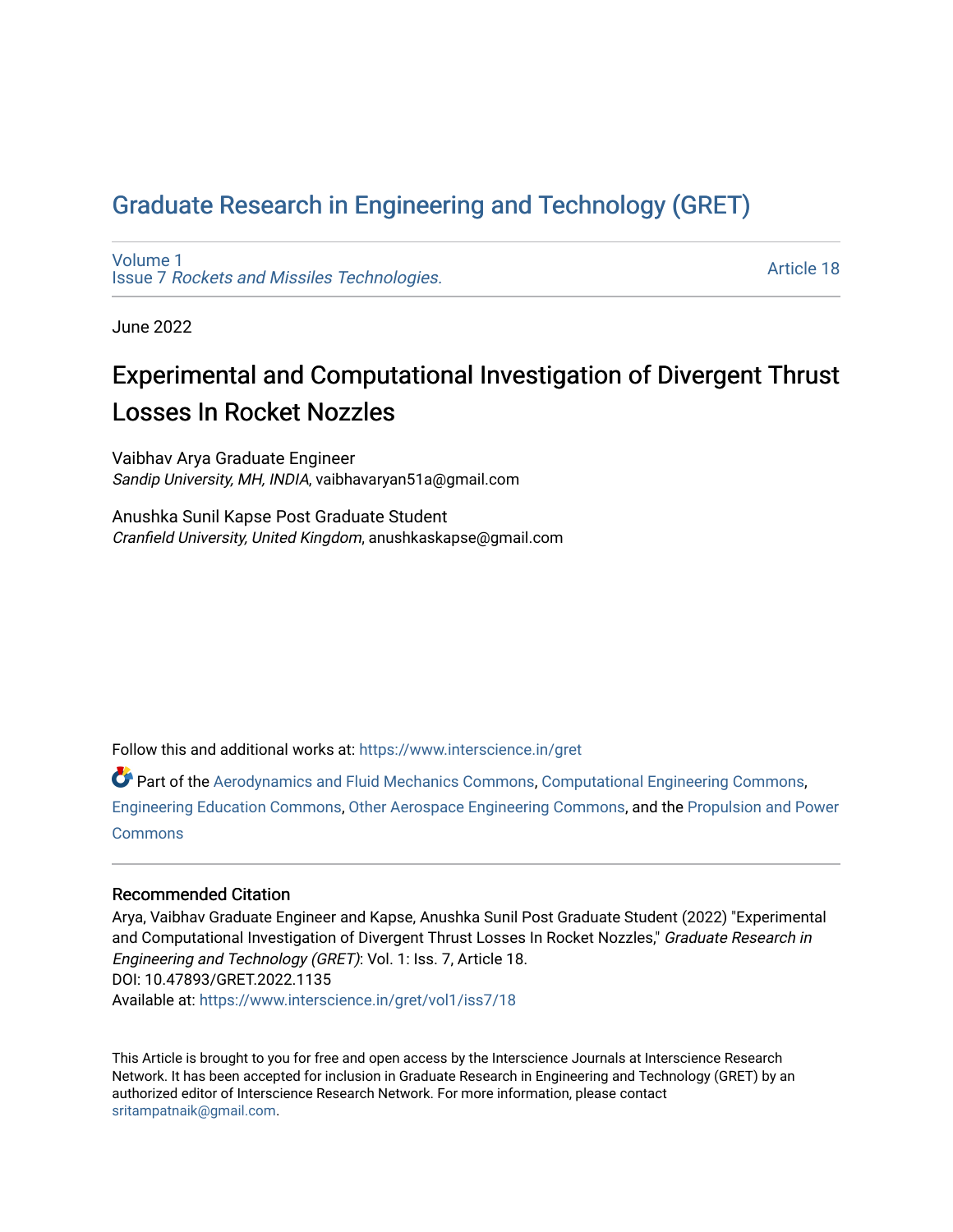## Experimental and Computational Investigation of Divergent Thrust Losses In Rocket Nozzles

### Cover Page Footnote

The authors would like to acknowledge the mentors of the Aerospace Department of Sandip University Nashik, India, and the mentors of the Aerospace Propulsion Department of Cranfield University United Kingdom, who always had been a source of inspiration and ignited the fire of research in the hearts of authors. The authors also wish to show gratitude towards ANSYS for providing with the wonderful tool for CFD analysis.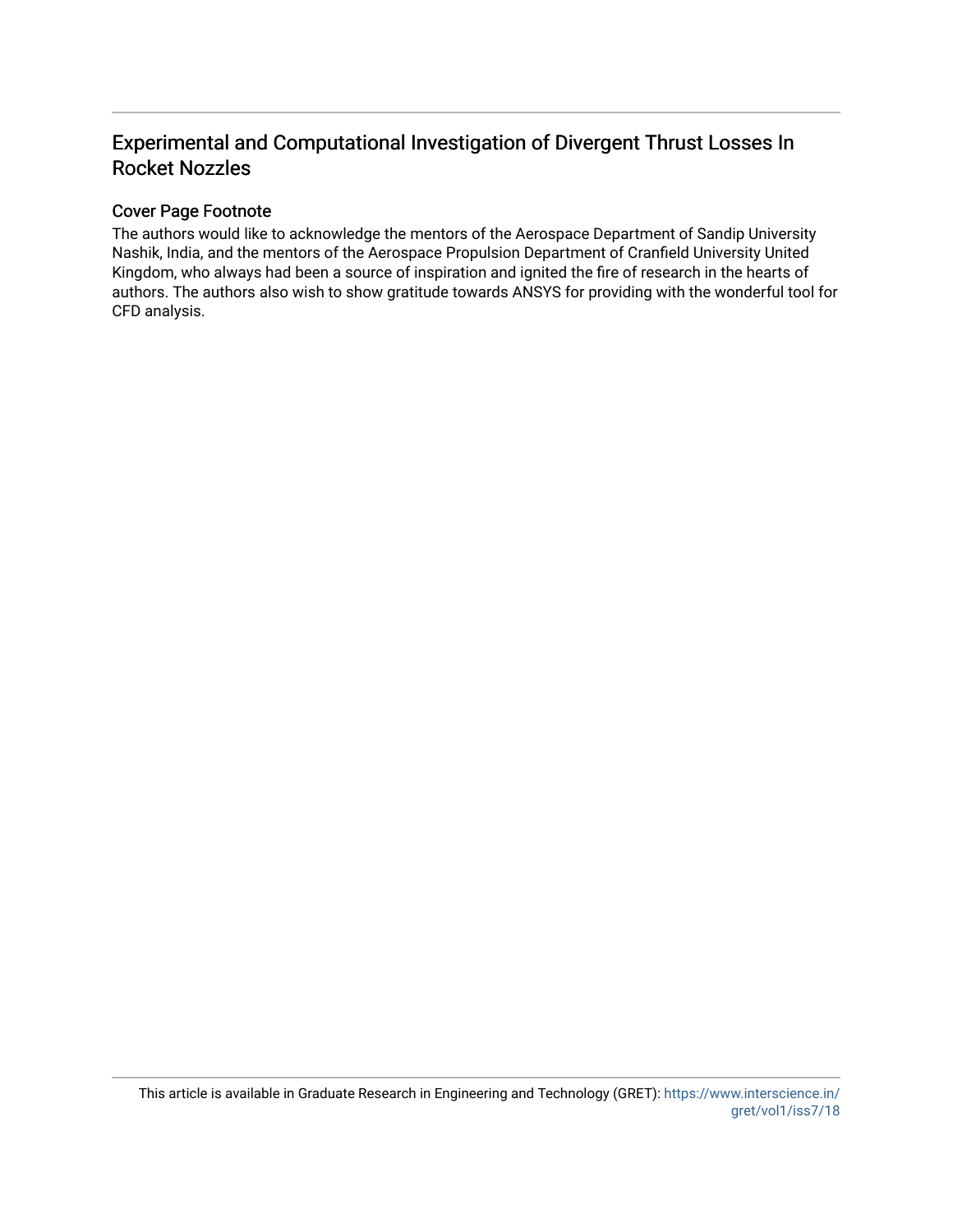## **Experimental and Computational Investigation of Divergent Thrust Losses In Rocket Nozzles**

Vaibhav Arya Aerospace Department Sandip University Nashik, India vaibhavaryan51a@gmail.com

*Abstract***— The nozzle is a critical component of any rocket engine because it transforms high pressure and high temperature (with sluggish net velocity) within the combustion chamber into high velocity but low pressure. Individually, the molecules in the mixed propellants have rapid velocity in the combustion chamber, but directions are randomly pointing in all directions. A convergent-divergent nozzle, also known as a CD nozzle, is fashioned like a tube with two bulging ends and a thin part in the center. This structure/design provides the nozzle with a balanced shape. By turning the flow's heat energy into kinetic energy, the nozzle accelerates hot, pressured gas traveling past it in the axial (push) direction. Whereas the nozzle provides the acquired incremental thrust to the rocket engine, it also results in unwanted thrust losses. Out of which divergent losses in the divergent section are the primary foci of our research. Moreover, in this research paper, we produced verified results to reduce the thrust losses at the divergent sections of the nozzle by optimizing the nozzle with different half divergent angles.**

*Keywords- Ansys Workbench 2022, CFD, Design, Nozzles, Nozzle losses, Pressure, Mach number, Oblique shocks, Half divergent angle, SpaceClaim modeler 2022, Rockets*

#### *Nomenclature:*

| m                        | Mass flow rate                      |
|--------------------------|-------------------------------------|
|                          | $V_i$ Efflux jet velocity           |
| $\boldsymbol{\vartheta}$ | Half divergent angle                |
| λ                        | Divergence loss coefficient         |
| $\boldsymbol{\Lambda}$   | Not available thrust                |
| Pa                       | Pascals                             |
| <b>CFD</b>               | <b>Computational fluid dynamics</b> |

#### I. INTRODUCTION

All Simply put, a nozzle is a mechanical device that regulates the properties of a flow as it departs a chamber and enters a receiving medium[2]. C-D nozzles as shown in Fig. 1 and Fig. 2.

For say while holding a hose that is connected to the water tap and the water is gushing out through the hose we may experience a certain force that is developed by the nozzle cross-section, thus changing the momentum of the flow[1].

Now we also know that with previous nozzle studies the angle of the convergent section can be any angle since the flow at the throat will have to be Mach Number-1 to accomplish its required task and so any thrust loss occurring in the nozzle will be in the divergent section. Thus, the

Anushka Sunil Kapse Thermal Power Aerospace Propulsion Cranfield University Cranfield, United Kingdom anushkaskapse@gmail.com

principle motive of this paper are to investigate the divergence losses in nozzles using both experimental and computational method to obtain optimum angle for the C-D nozzle. Secondly, to validate the results whether both the methods are concurring or not. Lastly to depict the fundamental working of the nozzle how pressure, temperature and velocity relates to one another in convergent and divergent sections respectively.

In addition we performed all the CFD results using Ansys Workbench Student Version 2022 on 2-D Convergent-Divergent Nozzles to validate our primary objectives. Therefore we also briefed about the other nozzle issues in our paper.



Figure 1. Schematic design of a standard C-D nozzle



Figure 2. A real life C-D or (De Laval ) Nozzle [4]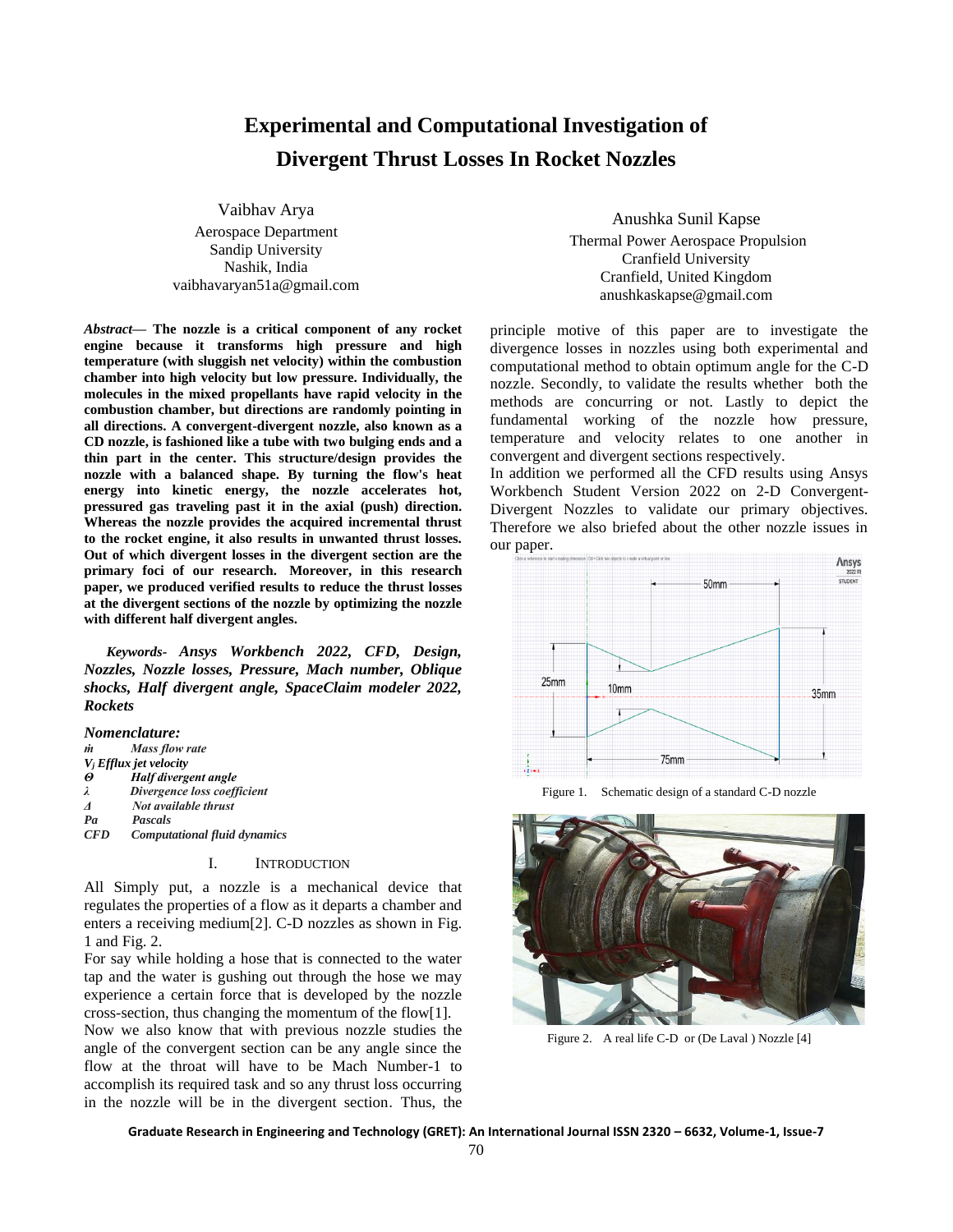#### II. NOZZLE THEORY

The De Laval Nozzle was designed by Swedish inventor Gustaf de Laval. The converging-diverging nozzle is typically exploited to provide supersonic jet velocity at the nozzle's outlet. The pressure of the exhaust gases will rise in the convergent part of the nozzle as the hot gases expand through the diverging section at high speeds. When compared to the ambient pressure (pressure outside the nozzle), the pressure in the combustion chamber declines as the flow propagates towards the outlet. This generates maximal expansion, often known as optimal expansion[5], as shown in Fig. 3.

However, a nozzle is a simple axisymmetric tube that tends to primarily focus to manipulate the outflow by getting the desirable thrust or force. As significant, the oxygen is to fuel, so it is the nozzle to rockets and missiles because it is this devise that converts potential energy(thermal energy) into kinetic energy of the exhaust.

The isentropic model is considered good for the nozzle's preliminary design. Since we know that the flow in a nozzle is swift and has very little frictional losses[1].





#### III. NOZZLE DESIGN ISSUES

There are various nozzle configuration conundrums, hence are the mentioned below[6].

#### *A. Equilibrium*

- i. Mechanical:
- Needed to define an equilibrium pressure
- Very fast compared to the other time scales
- ii. Thermal:
- The internal degrees of freedom of the gas is linked to relaxation times.
- When compared to previous periods, the rotational relaxation time is quick.
- When compared to rotational relaxation, vibrational relaxation is slower. In rocket applications, this might be critical.
- The premise of a calorie-perfect gas fails.
- iii. Chemical:
- Chemical kinetics in finite time (changing temperature) and pressure)

Three scenarios are frequently considered:

- Shifting equilibrium due to fast kinetics in relation to residence time (The chemical composition of the gases corresponds to the local equilibrium dictated by the nozzle's local pressure and temperature.)
- Frozen equilibrium due to slow kinetics in relation to residence time (The chemistry of the gases is considered to remain constant.)
- The nozzle flow equations are calculated concurrently with the chemical kinetics equations in nonequilibrium kinetics.

#### *B. Calorifically Perfect Gas*

Chemical composition variations, temperature shifts, and vibrational non-equilibrium are all examples of vibrational non-equilibrium.

#### *C. Effects Of Friction*

- i. Unless shock waves are present inside the nozzle, there is a favorable pressure gradient.
- ii. The effects can be listed as:
- The thickness of the displacement layer affects the distribution of the nozzle area.
- The skin friction force has a direct impact.
- Shock-induced separation due to boundary layer contact.
- Viscous effects are small and generally ignored for shock-free nozzles.

#### *D. Effects of the 3D flow field*

Velocity at the exit plane is not parallel to the nozzle axis, because of the conical flow field.

#### *E. Types of nozzle geometries*

- i. Conical Nozzles
- Simple design and construction
- Typical divergence angle is 15 degrees  $(-2\%$  Isp loss)

F=  $mvj(1+\cos\Theta/2)+(\text{pe-pa})Ae$ 

(1)

- 3D thrust correction can be significant
- ii. Perfect Nozzle
- Method of characteristics to minimize 3D losses
- Perfect nozzle is too long
- iii. Optimum nozzle (Bell-shaped nozzles)
- Balance length/weight with the 3D flow losses
- iv. Plug nozzle and Aerospike nozzle
- Good performance over a wide range of back pressures.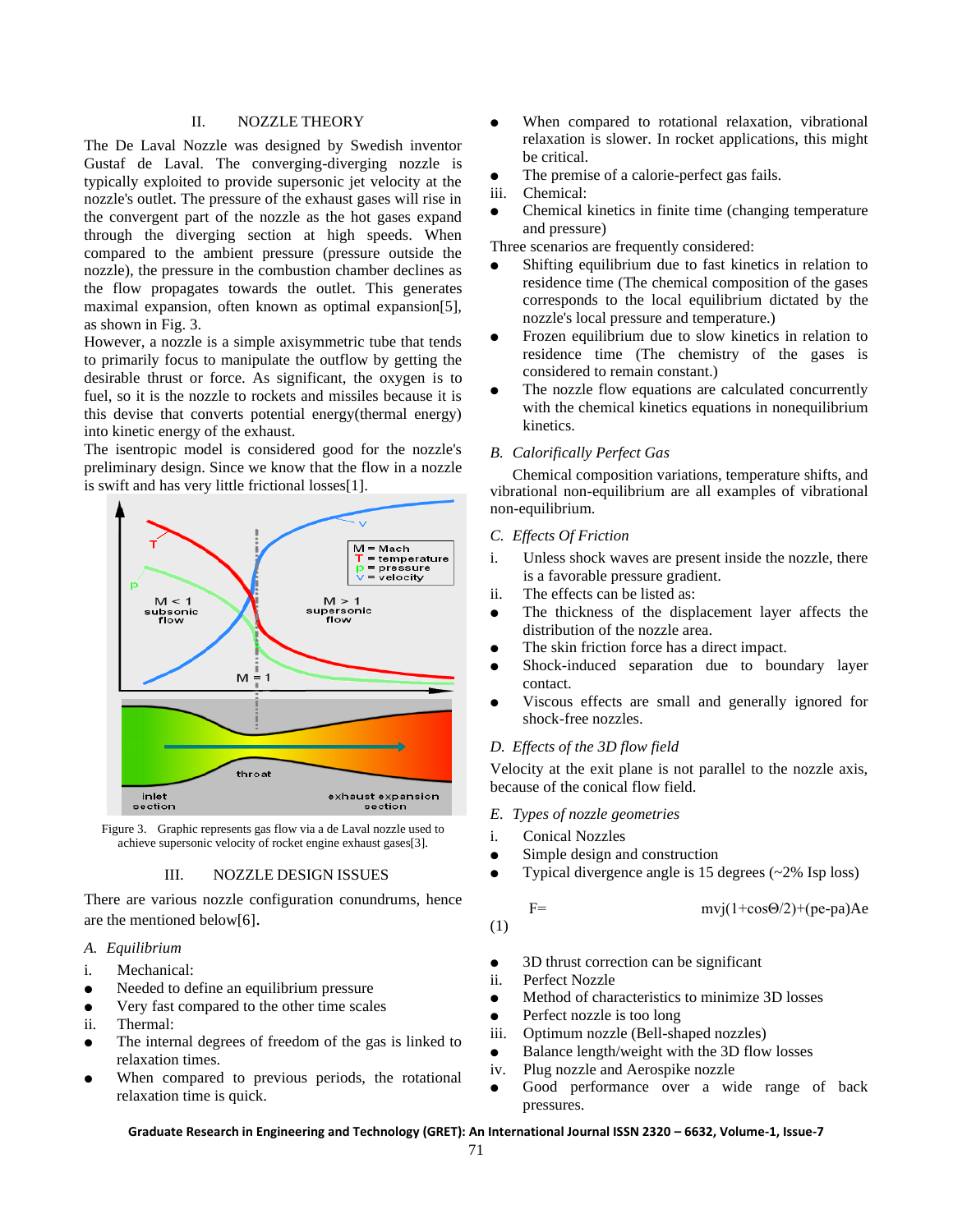#### IV. DIVERGENT THRUST LOSS CALCULATIONS FOR CONVERGENT DIVERGENT NOZZLE

Nozzle thrust losses are one of the setbacks for the nozzle to work in its best effective state. We can estimate such losses and increase their efficacy by adding correction factors to the ideal performance parameters of an ideal nozzle. Divide the momentum of all integrated axial components of the diverging flow over the nozzle exit by the momentum of the flow of an ideal nozzle where all of the exit flow is axial to determine correction factors for the non-axial flow of diverse divergent jets. We'd want to create geometry-dependent equations for the nozzle divergence coefficient to help analysts with non-ideal thrust estimations. Thus,

 $C_{\Theta} = (FG_{AXIAL}/FG_{IDEAL})$  (2)

Where  $C_{\Theta}$  is one of several possible correction factors for the ideal gross momentum thrust[7].

#### *A. Experimental Calculations*

Divergence losses are normally minimal (on the order of one percent) for most nozzles, but they can account for a major portion of overall nozzle performance loss and can be fairly significant in nozzles with high degrees of divergence. The following is a traditional, mathematical way of calculating non-axial thrust losses using basic vector calculus.

Consider the axisymmetric supersonic nozzle which is adapted meaning ambient pressure is equal to chamber pressure.

However, in a nozzle, an average value of flow leaves at an angle of  $\Theta/2$ . Whereas  $\Theta$  is the half divergent angle. Therefore, the flow from the nozzle is not always axial, and the flow towards the wall is Θ. The axial gross momentum thrust may be calculated by multiplying the mass flow rate by the axial exit velocity or jet velocity.

$$
F = mV_i. \tag{3}
$$

Assuming mass flowing along the axis;

$$
F = \text{incos}(\Theta/2)^* V_j \cos(\Theta/2) \tag{4}
$$

Therefore the thrust due to the divergence being at an angle Θ will be;

$$
F = inv_j * cos^2(0/2)
$$
 (5)

This shows that an average flow is Θ/2 and therefore the mass component along the axis is equal to mcos( $\Theta$ /2), and the velocity on an average/axial velocity is equal to  $V_i\cos(\Theta/2)$ . Further solving and putting trigonometric function we get:

$$
F = \dot{m}V_j^*(1 + \cos\Theta/2) \tag{6}
$$

Thus,  $(1+\cos\Theta/2)$  is the loss due to the divergence or also known as the divergence loss coefficient and it is denoted by λ.

$$
F = \dot{m} V_j \lambda. \tag{7}
$$

Now if I have to have a loss, the loss should be something different and  $\lambda$  is due to non-availability[9]. Not available thrust:

 $\Delta = 1-\lambda.$  (8) Now analytically verifying the losses for different divergent angles in Table I and Table II.

TABLE I. ANALYTICAL RESULTS

| Half divergence angle<br>Đ) | Divergence loss<br>coefficient $(\lambda)$ | Loss which I have in<br>the nozzle $(\Delta)$ |
|-----------------------------|--------------------------------------------|-----------------------------------------------|
|                             |                                            | 0%                                            |
|                             | 0.9988                                     | 0.12%                                         |
| l0                          | 0.9924                                     | 0.76%                                         |
| 15                          | 0.9830                                     | 1.7%                                          |
| 20                          | 0.9699                                     | 3%                                            |
| 25                          | 0.9537                                     | 4.63%                                         |
| 30                          | 0.933                                      | 6.7%                                          |

We observe [Table-1] that at the half divergent angle 20, the loss is already 1.75 times more than the half divergent angle 15.

In other words if we were to increase the angles the losses would be massive.

Now this brings us to a stage where we say that if increasing the angle would create massisve losses then why not have minimum divergent angles. Hence why not have minimum angles is stated below.

The following figure (4) shows that nozzle has a centre line and the throat radius is  $R_t$ , the exit value is  $R_e$  and  $\Theta$  is the angle between  $L_d$  and  $(R_e-R_t)[9]$ .

Therefore  $R_t$  is the throat radius of the nozzle,  $R_e$  is the exit radius of the nozzle,  $L_d$  is the length of the divergent section and  $\Theta$  is the half divergent angle.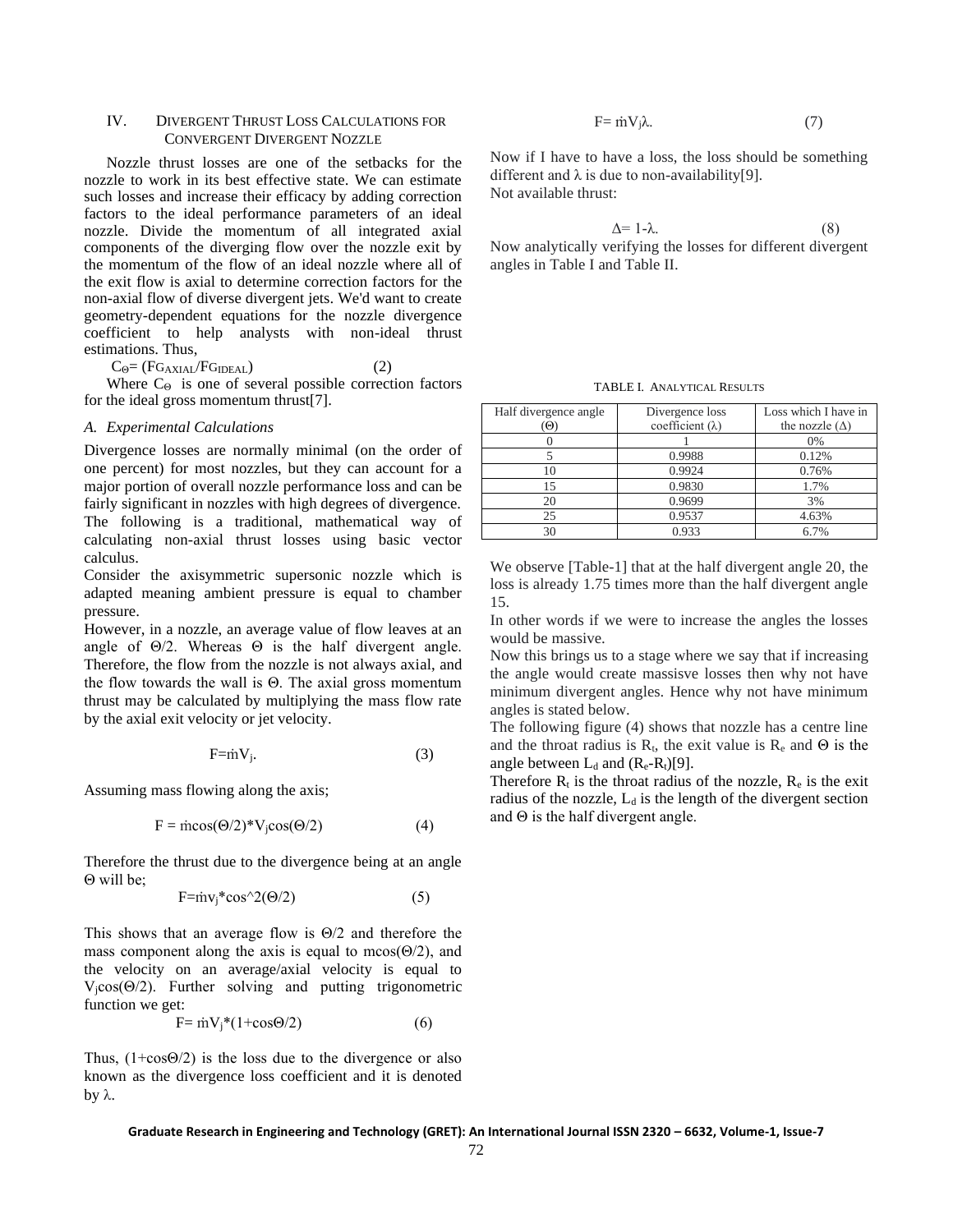

Figure 4. Divergent section of the Nozzle

In other words the value of  $(R_e-R_t)$  divided by  $L_d$  is equal to the tangent of Θ.

$$
(R_e - R_t)/L_d = \tan \Theta \tag{9}
$$

Meaning if we have a small angle nozzle for the same exit diameter we will have a much longer one, if the angle is zero the length of the nozzle would be infinite [Table-2]. Thus the weight of the entire rocket will drastically increase. Which is one of the factor we keep in mind during the manufacturing of rockets that the weight should be at its minimum.

| TABLE II. | DIVERGENT THRUST LOSSES WITH LENGTH OF |  |  |
|-----------|----------------------------------------|--|--|
|           | <b>DIVERGENT SECTION</b>               |  |  |

| Half divergence  | Divergence loss         | Loss which I      | $\cot \Theta =$ |
|------------------|-------------------------|-------------------|-----------------|
| angle $(\Theta)$ | coefficient $(\lambda)$ | have in the       | $L_d/(R_e-R_t)$ |
|                  |                         | nozzle $(\Delta)$ |                 |
|                  |                         | 0%                | Infinite        |
|                  | 0.9988                  | 0.12%             | 11.43           |
| 10               | 0.9924                  | 0.76%             | 5.67            |
| 15               | 0.9830                  | 1.7%              | 3.73            |
| 20               | 0.9699                  | 3%                | 2.75            |
| 25               | 0.9537                  | 4.63%             | 2.14            |
| 30               | 0.933                   | 6.7%              | 1.73            |

Therefore based on this divergence analysis we can easily determine that a conical nozzle will normally have a semi divergence angle of 15 which is the optimum angle.

#### V. COMPUTATIONAL METHOD

For this computational analysis the SST k- omega turbulence model was devised. Hence this model is a two equation eddy viscosity model that is used for aerodynamic applications[8].

SST k-omega Governing Equations are as follows; Turbulence Kinetic Energy

$$
\frac{\partial k}{\partial t} + U_j(\frac{\partial k}{\partial x_j}) = P_k - \beta^* k\omega + (\frac{\partial}{\partial x_j})[(v + \sigma kv_T)^*(\frac{\partial k}{\partial x_i})]
$$

(10)

Specific Dissipation Rate

$$
\partial \omega/\partial t + U_j(\partial \omega/\partial x_j) = \alpha S^2 - \beta \omega 2 + (\partial/\partial x_j)[(v + \sigma \omega v_T)^*(\partial \omega/\partial x_j)] + 2(1-F_1)\sigma \omega 2(1/\omega)^*(\partial k/\partial x_j)^*(\partial \omega/\partial x_i)
$$

#### (11)

F1 (Blending Function)  $F_1=$ tanh{{min[max((k<sup>1/2</sup>/β\*ωy),(500v/y<sup>2</sup>ω)),(4σ<sub>ω2</sub>k/CD<sub>kω</sub>y<sup>2</sup>)]}<sup>4</sup>}

(12)

#### VI. ANSYS WORKBENCH STUDENT VERSION 2022

Ansys Workbench Student Version 2022 software was used to design and produce the computational results for the different half divergent angles.

#### *A. Design Methodology*

The modelling of the De Laval rocket nozzle is based on earlier research. The spaceclaim geometry modeler of Ansys workbench 2022 student version was used to design the nozzles[5, 10] as shown in Table III.

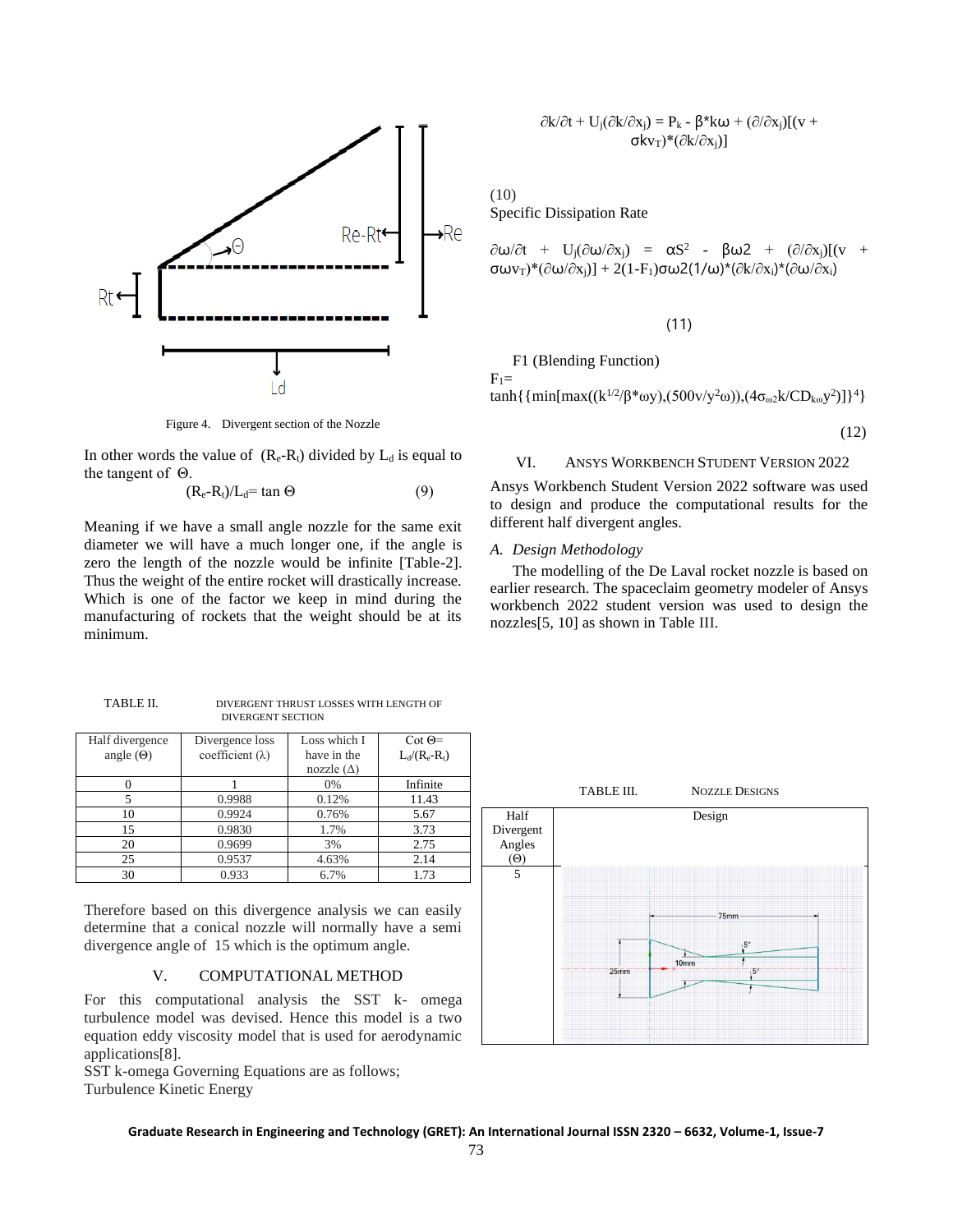

#### *B. MESHING AND SETUP*

Edge sizing and face meshing type was implemented to get a perfect structured mesh and to further put up the setup details to achieve solutions smoothly.

In TableIV, we have mentioned all the mesh and setup details.





#### *C. Computational Results*

The results produced after the CFD analysis for the nozzles at different half divergent angle (Θ) 5, 15, 20 are represented in Table V, Table VI and TableVIIrespectively.

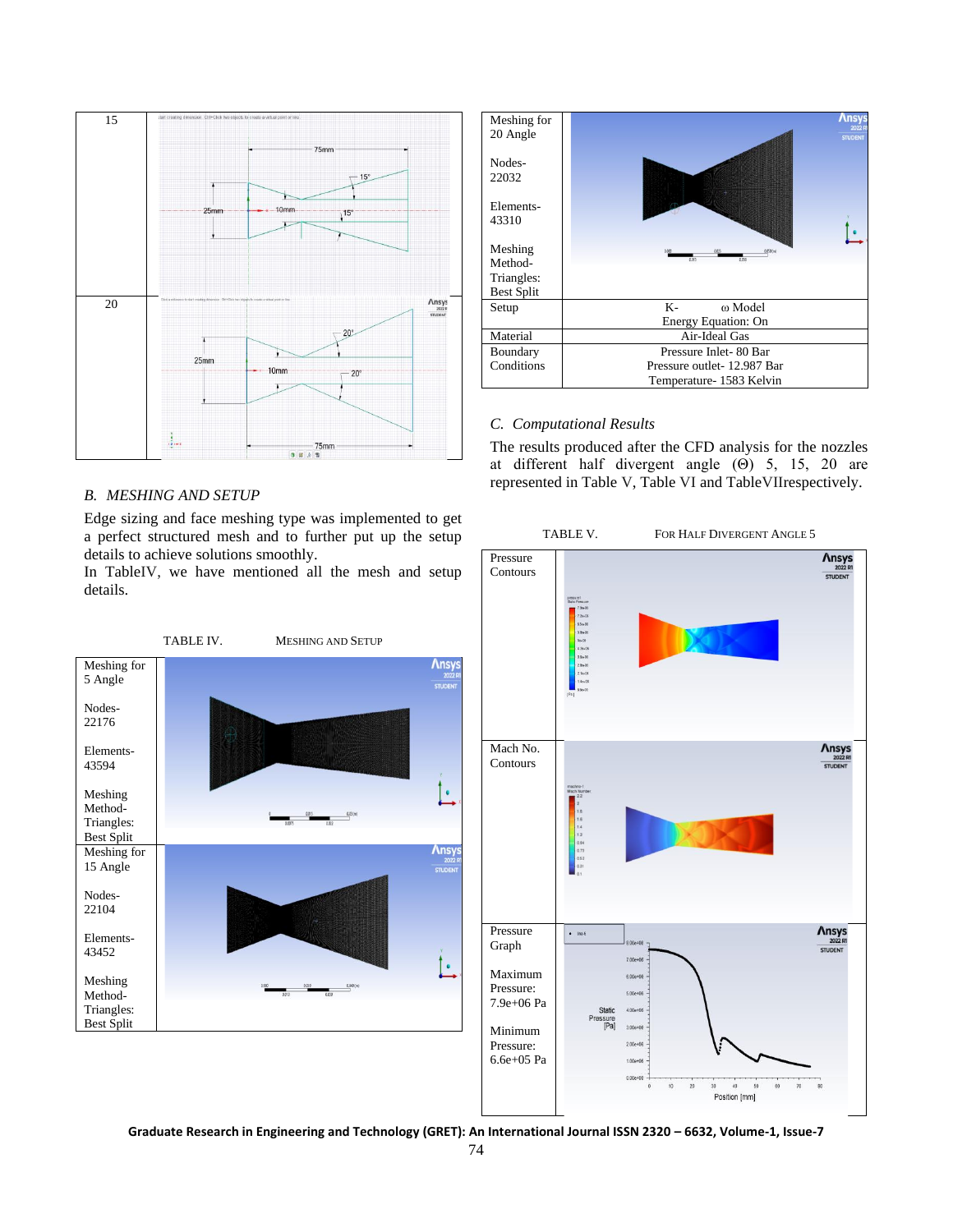







Pressure

#### VII. CONCLUSION

The following results firstly showcase the flow through the nozzle which successfully satisfies the working of the nozzle meaning that pressure and velocity relation in convergent and divergent sections respectively. Therefore, showing that the pressure and temperature of gases are more in the convergent section whereas velocity is less in the convergent section. However, when the flow reaches the throat of the nozzle the velocity of the flow is already at Mach-1 or at the speed of the sound hence the velocity of gases in the divergent section is more, and pressure and temperature are less in the divergent section.

We also observed that as the divergent angles were increased the Mach number was also increased hence